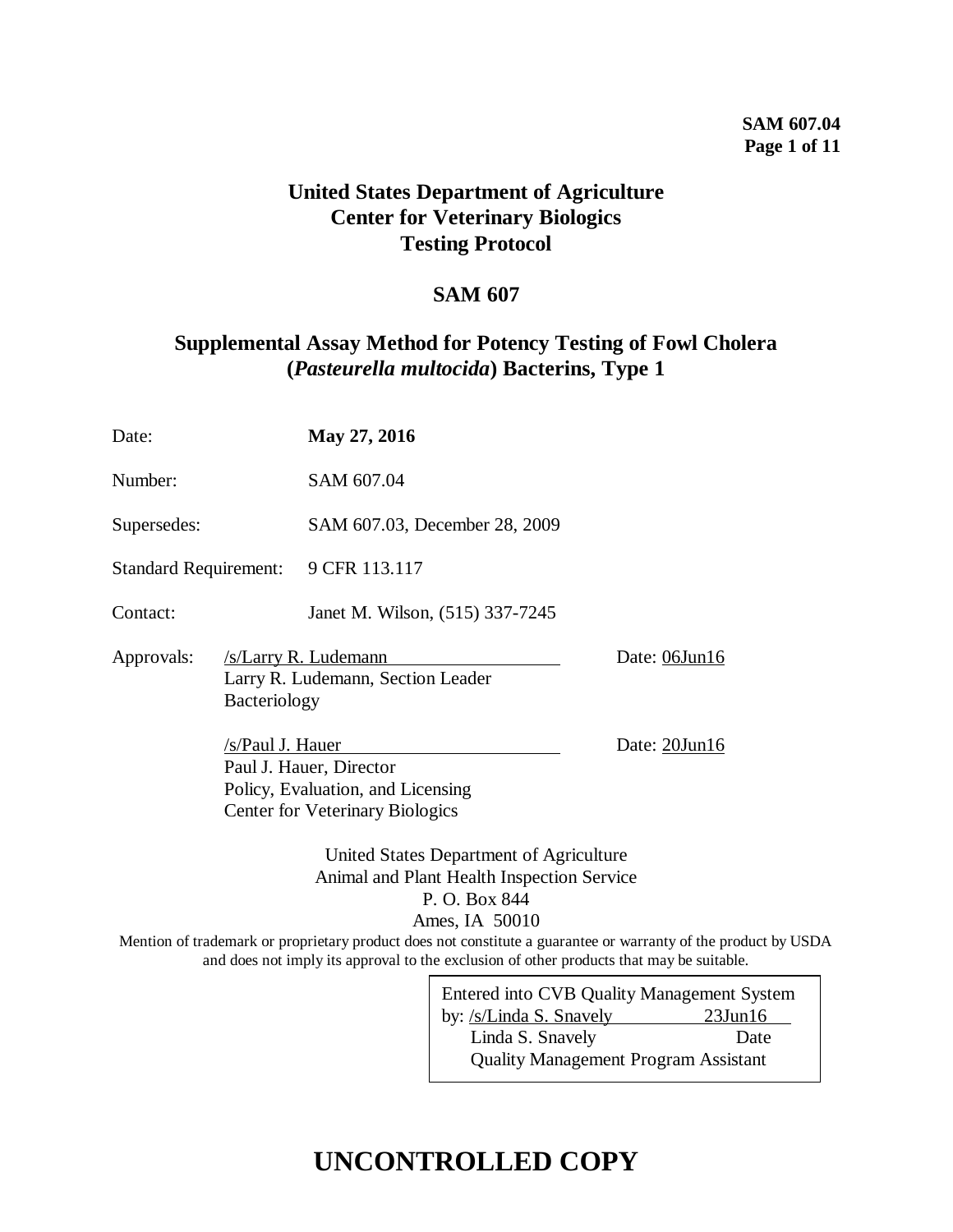### **Table of Contents**

- **1. Introduction**
- **2. Materials**
	- **2.1 Equipment/instrumentation**
	- **2.2 Reagents/supplies**
	- **2.3 Animals**
- **3. Preparation for the Test**
	- **3.1 Personnel qualifications/training**
	- **3.2 Selection and handling of test birds**
	- **3.3 Preparation of supplies/equipment**
	- **3.4 Preparation of reagents**
- **4. Performance of the Test**
	- **4.1 Vaccination of test animals**
	- **4.2 Preparation of challenge in a biological safety cabinet**
	- **4.3 Timing and administration of challenge**
	- **4.4 Post-inoculation plate count in a biological safety cabinet**
	- **4.5 Observation of chickens after challenge**
- **5. Interpretation of Test Results**
- **6. Report of Test Results**
- **7. References**
- **8. Summary of Revisions**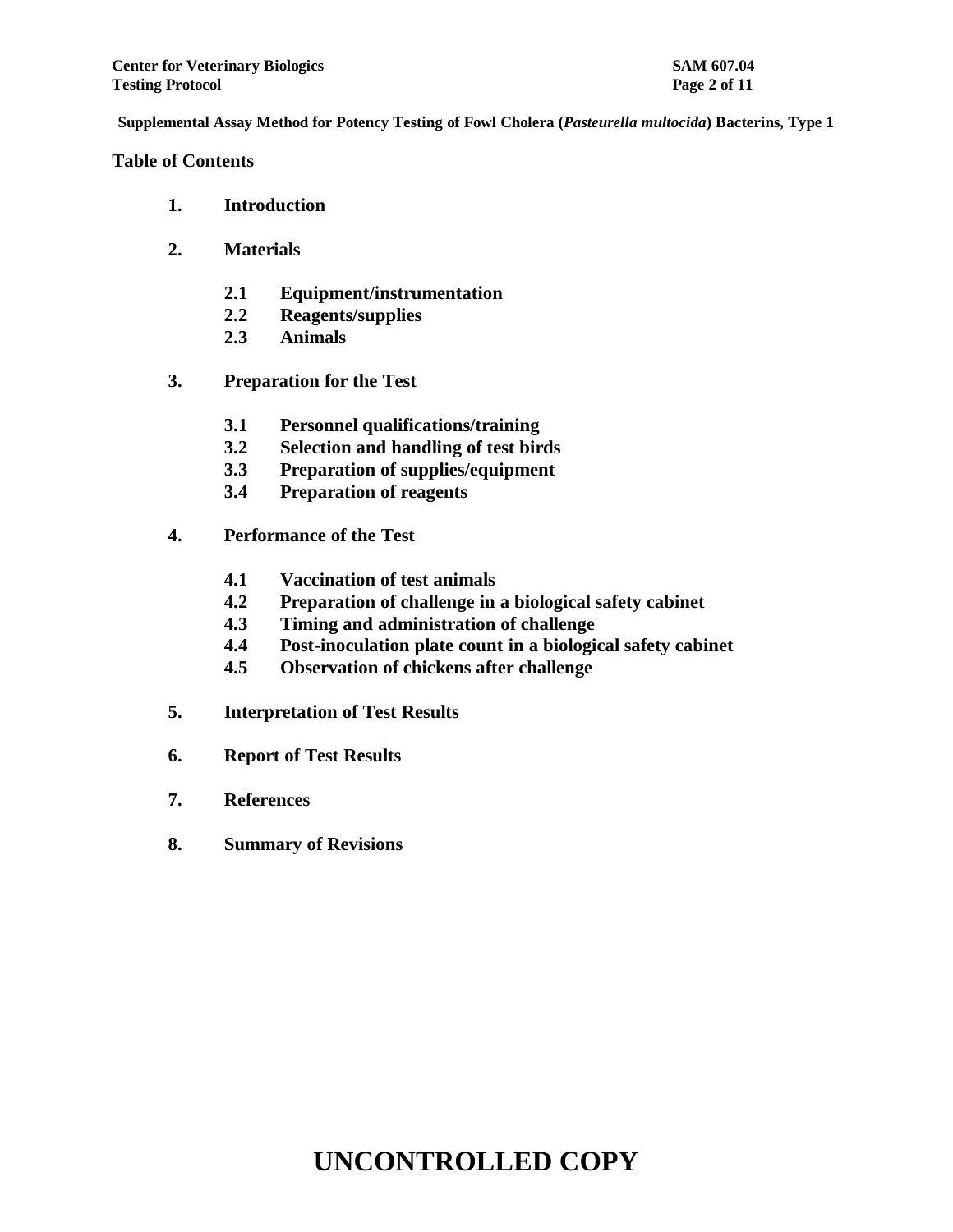### **1. Introduction**

This Supplemental Assay Method (SAM) describes procedures for potency testing biological products containing avian *Pasteurella multocida* type 1, as prescribed in Title 9, *Code of Federal Regulations* (9 CFR), part 113.117. Chickens are vaccinated twice, 21 days apart, and challenged with a standard dose of virulent *P. multocida,* type 1, 14 days after the second vaccination. This is a 2-stage test in which the second stage is applied when 7 or 8 vaccinated chickens die in the first stage.

## **2. Materials**

## **2.1 Equipment/instrumentation**

Equivalent equipment or instrumentation may be substituted for any brand name listed below.

- **2.1.1** Spectrophotometer, Spectronic 20D+ (Spectronic Instruments)
- **2.1.2** Sterile inoculating loop
- 2.1.3 Bunsen burner or Bacti-Cinerator<sup>®</sup> (if non-sterile wire loop is used)
- **2.1.4** Incubator, 35°- 37°C
- **2.1.5** Micropipettors, 20- to 1000-µL
- **2.1.6** Crimper for aluminum seals on serum vials
- **2.1.7** Test tube mixer, vortex-type
- **2.1.8** Biological safety cabinet

## **2.2 Reagents/supplies**

Equivalent reagents or supplies may be substituted for any brand name listed below.

**2.2.1** *P. multocida*, type 1, strain X-73. This culture must be obtained from the United States Department of Agriculture, Animal and Plant Health Inspection Service, Veterinary Services, Center for Veterinary Biologics (CVB). Refer to the current reagent data sheet for details.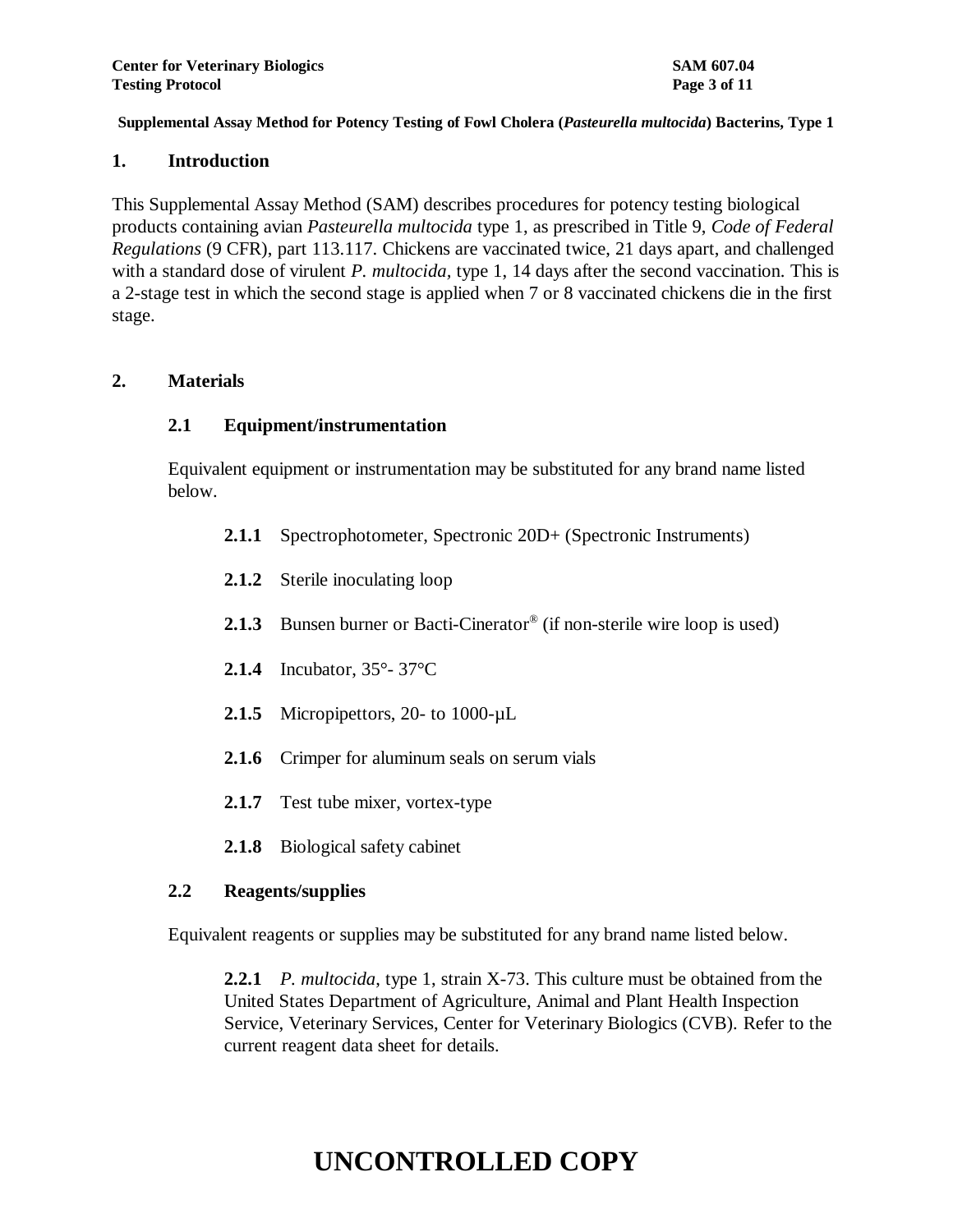- **2.2.2** Test bacterin(s) containing *P. multocida,* type 1
- **2.2.3** Syringes, Luer-lock, 3-mL or 5-mL
- **2.2.4** Needles, 18-gauge x 1 1/2-inch
- **2.2.5** Glass serum bottle, 20- to 100-mL
- **2.2.6** Rubber stopper, 13 x 20-mm, and aluminum cap for serum bottle
- **2.2.7** Glass screw-top tubes, 13 x 100-mm, with caps
- **2.2.8** Pipettes, 5-mL, 10-mL, 25-mL
- 2.2.9 Micropipette tips, up to 1000-uL capacity
- **2.2.10** Bovine blood agar plates
- **2.2.11** Tryptose broth
- **2.2.12** Sterile cotton swabs

**2.2.13** Poultry leg bands (size 9) or livestock spray paint, 1 color per treatment group, for animal identification

### **2.3 Animals**

Chickens, leghorn type, at least 12 weeks of age. Twenty chickens are required for each serial to be tested. Ten additional chickens are required as controls. All birds must be from the same source and hatch. The birds must be from flocks with no history of fowl cholera. Birds must not be previously vaccinated with any products containing *P. multocida.* 

### **3. Preparation for the Test**

### **3.1 Personnel qualifications/training**

Technical personnel need working knowledge of the use of general laboratory chemicals, equipment, and glassware; and need to have specific training and experience in sterile technique, the handling of live bacterial cultures, and the handling of poultry.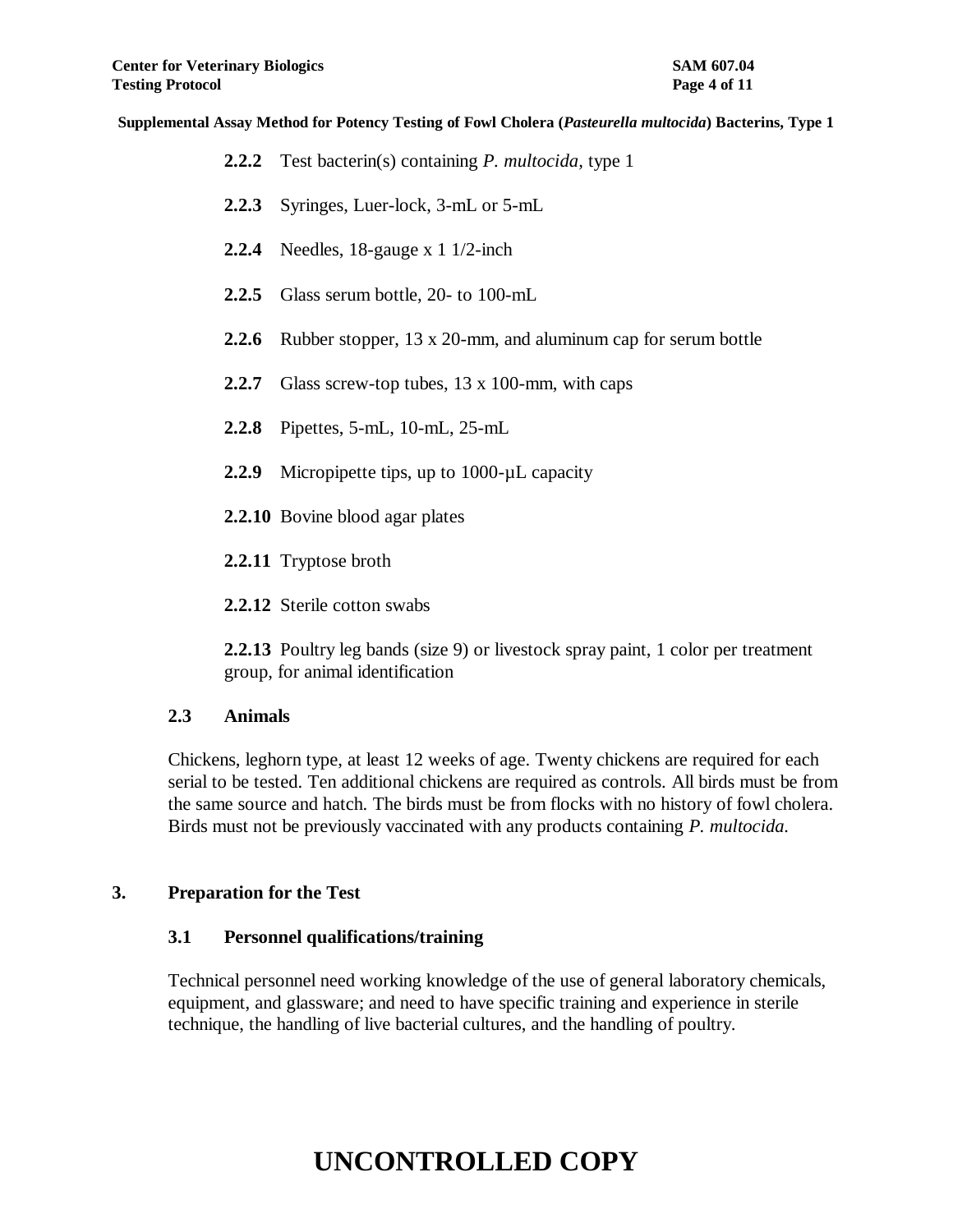## **3.2 Selection and handling of test birds**

- **3.2.1** Chickens of either sex may be used.
- **3.2.2** House and feed all chickens in a similar manner.

**3.2.3** It is permissible to house vaccinates and controls in the same enclosure, provided that space allocation is sufficient to meet requirements set forth by the CVB/National Veterinary Services Laboratories (NVSL) Animal Care and Use Committee.

**3.2.4** Positively identify each bird by treatment group. Identification may be by means of leg bands or livestock body paint.

- **1.** If leg bands are used, band each leg in case 1 band is lost.
- **2**. If body paint is used, freshen it at least every 3 weeks.

**3.2.5** If any chickens die after vaccination for suspected vaccine related causes, but prior to challenge with live *P. multocida*, these birds must be necropsied to determine cause of death. If cause of death is unrelated to vaccination, the pathologist's report is filed with the test records and no additional action is taken. If death is attributable to the test bacterin, the death must be reported immediately to CVB-Inspection and Compliance, which may request further safety testing of the bacterin.

**3.2.6** When the test is concluded, instruct the animal caretakers to euthanize and incinerate the birds and to sanitize contaminated rooms.

## **3.3 Preparation of supplies/equipment**

**3.3.1** Sterilize all glassware before use.

**3.3.2** Use only sterile bacteriological supplies (pipettes, syringes, needles, rubber stoppers, saline, etc.).

**3.3.3** All equipment must be operated according to manufacturers' recommendations and applicable standard operating procedures.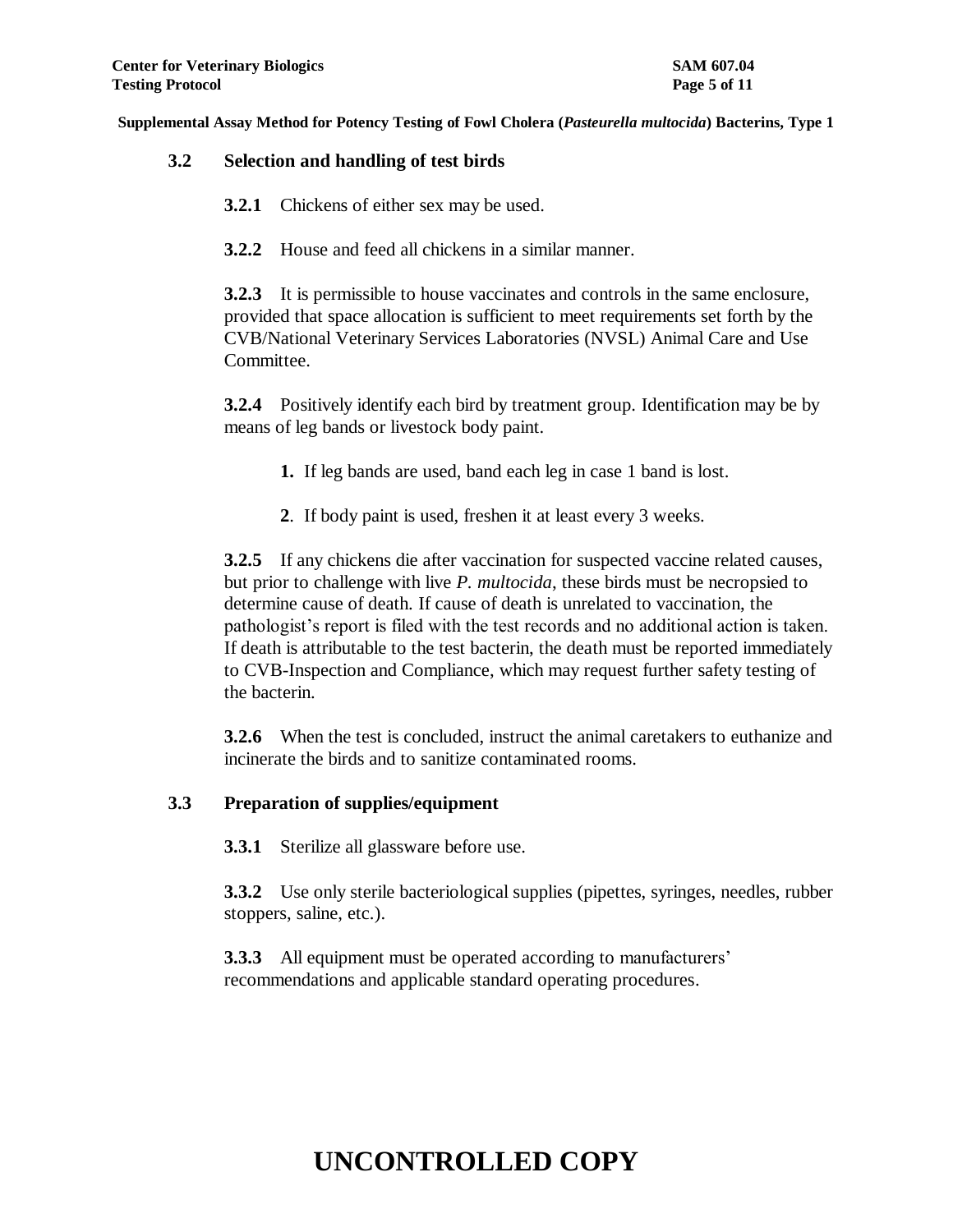### **3.4 Preparation of reagents**

**3.4.1** *P. multocida*, type 1 (Lyon and Little classification), strain X-73 challenge culture. Refer to the current reagent data sheet for details on storage and preparation.

**3.4.2** Tryptose broth – National Centers for Animal Health (NCAH) Media #10404

| Tryptose broth powder | 26g        |
|-----------------------|------------|
| Deionized water       | q.s. $1 L$ |

Autoclave 15 minutes at  $\geq 121^{\circ}$ C. Cool before using. Store at 20°-25°C for no more than 6 months.

**3.4.3** Bovine blood agar – NCAH Media #10006

| Blood agar base powder | 40 g        |
|------------------------|-------------|
| Deionized water        | q.s. 950 mL |

Autoclave 20 minutes at  $\geq 121^{\circ}$ C. Cool to 45°-47°C.

Add: Defibrinated bovine blood 50 mL

Pour into sterile petri dishes. Allow to cool to 20°- 25°C. Store at 2°- 7°C for no more than 6 months.

## **4. Performance of the Test**

### **4.1 Vaccination of test animals**

**4.1.1** Check the label on each product and/or Section VI of the current Outline of Production to confirm identity, recommended field dose, and route of injection.

**4.1.2** Thoroughly mix product by inverting end-to-end at least 10 times before the syringes are filled. Use 3- or 5-mL syringes, fitted with 18-gauge x 1 1/2-inch needles.

**4.1.3** Vaccinate separate groups of no more than 21 chickens with each of the test bacterins. Use the dose volume and injection route recommended on the product label for each bacterin. Unless otherwise specified on the product label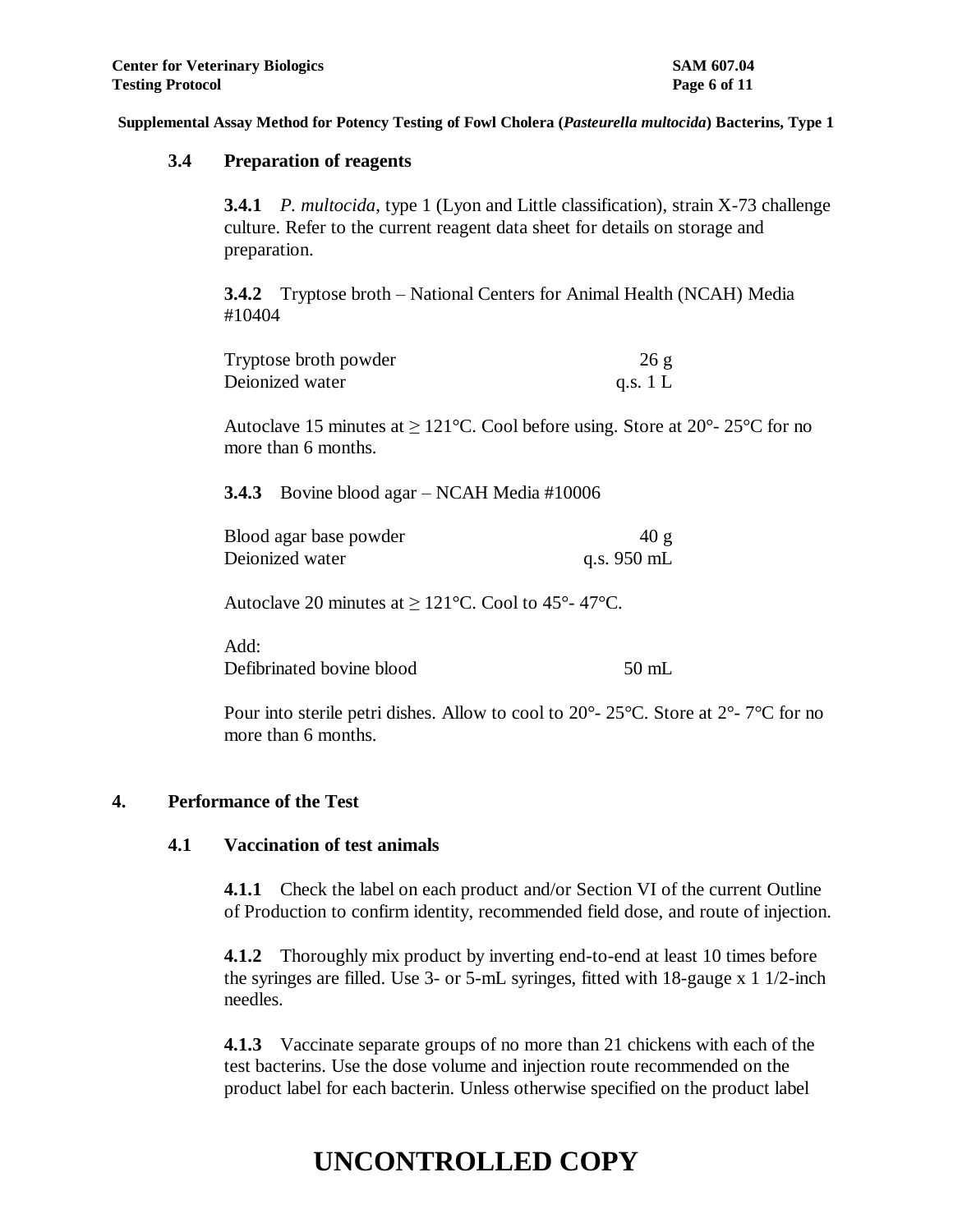and/or Section VI of the current Outline of Production, subcutaneous injections are given in the unfeathered, loose skin on the back of the lower neck.

**4.1.4** Revaccinate the chickens in a similar manner 21 days after the first vaccination.

**4.1.5** Retain no more than 11 chickens as nonvaccinated controls.

## **4.2 Preparation of challenge in a biological safety cabinet**

**4.2.1** Reconstitute a vial of challenge culture in 1 mL tryptose broth.

**4.2.2** Inoculate 2 blood agar plates with 100 µL of reconstituted culture and streak for isolation.

**4.2.3** Incubate the inoculated blood agar plates at  $35^{\circ}$ -  $37^{\circ}$ C for 16 to 19 hours.

**4.2.4** Use plates that have pure growth by visual inspection to prepare the challenge inoculum.

**4.2.5** Scrape several bacterial colonies from the surface of the blood agar plates using a sterile cotton swab and suspend in tryptose broth in a 13 x 100-mm tube. Add bacterial growth until the suspension measures 71-75%T at 630 nm using a Spectronic 20D+ spectrophotometer or equivalent. Use sterile tryptose broth in a 13 x 100-mm tube as a blank for the spectrophotometer.

**4.2.6** Prepare a 10<sup>-5</sup> dilution of the standardized culture in tryptose broth. This is **the inoculum used to challenge the chickens.** Dispense challenge liquid into a serum vial and seal with a rubber stopper and aluminum ring.

**4.2.7** Prepare  $10^{-6}$ ,  $10^{-7}$ ,  $10^{-8}$  dilutions for postinoculation plate counts or alternatively, save an aliquot of the challenge dilution in a separate vial and prepare these additional dilutions later (see **Section 4.4**).

**4.2.8** Place vial(s) of challenge inoculum and additional dilution tubes on ice. Keep on ice through challenge procedure and until added to plates for postinoculation plate count.

## **4.3 Timing and administration of challenge**

**4.3.1** Challenge 20 vaccinates per serial of product not less than 14 to 18 days after the second vaccination. Euthanize any additional vaccinated birds at this time.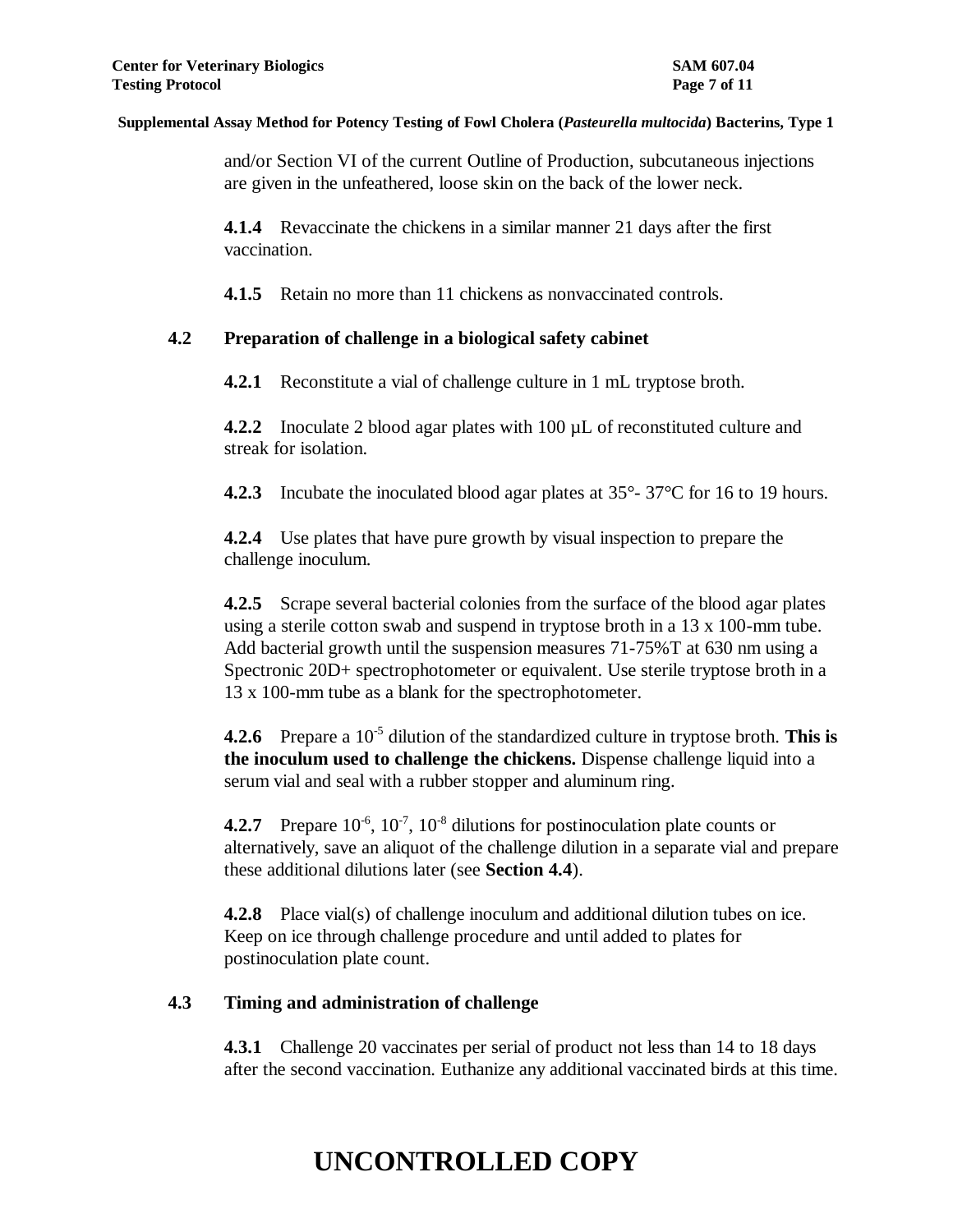**4.3.2** Challenge nonvaccinated controls at the same time as the vaccinates. Euthanize any additional control birds at this time.

**4.3.3** Inoculate each chicken with  $0.5$  mL of challenge inoculum  $(10^{-5}$  dilution of standardized culture, see **Section 4.2.6**) intramuscularly in the breast muscle, using a 3-mL syringe and 18-gauge x 1 1/2-inch needle.

## **4.4 Postinoculation plate count in a biological safety cabinet**

**4.4.1** After birds are challenged, prepare  $10^{-6}$ ,  $10^{-7}$ ,  $10^{-8}$  dilutions using tryptose broth as the diluent.

**4.4.2** All bacterial suspensions must be mixed well prior to placing an aliquot on an agar plate. Plate each dilution in triplicate using 0.1 mL on bovine blood agar. Inoculum must be spread evenly on the surface of the agar plates and not allowed to pool around the edges. Complete all plate inoculations within 1 hour of challenge.

**4**.**4.3** Incubate the plates aerobically at 35°- 37°C for 18 to 30 hours.

**4.4.4** Using the dilution yielding 30-300 colonies per plate, calculate the colony forming units (CFU)/challenge dose according to the following formula:

| Colony count |                 |                            | Challenge | Challenge   |      |
|--------------|-----------------|----------------------------|-----------|-------------|------|
| sum          |                 |                            | dilution  | vol. $(mL)$ | CFU  |
| Number of    | Dilution factor | <sup>A</sup> Plated volume |           | Dose        | Dose |
| plates       | plated          | mL                         |           |             |      |

## **4.5 Observation of chickens after challenge**

**4.5.1** Observe chickens up to twice daily for 14 days after challenge. Record deaths and euthanize any moribund birds as recommended by the Institutional Animal Care and Use Committee.

**4.5.2** If deaths occurring after challenge are suspected to be due to causes other than fowl cholera, have such chickens necropsied to determine cause of death. If cause of death is unrelated to vaccination and/or challenge, do not include the deaths in the total deaths for the test.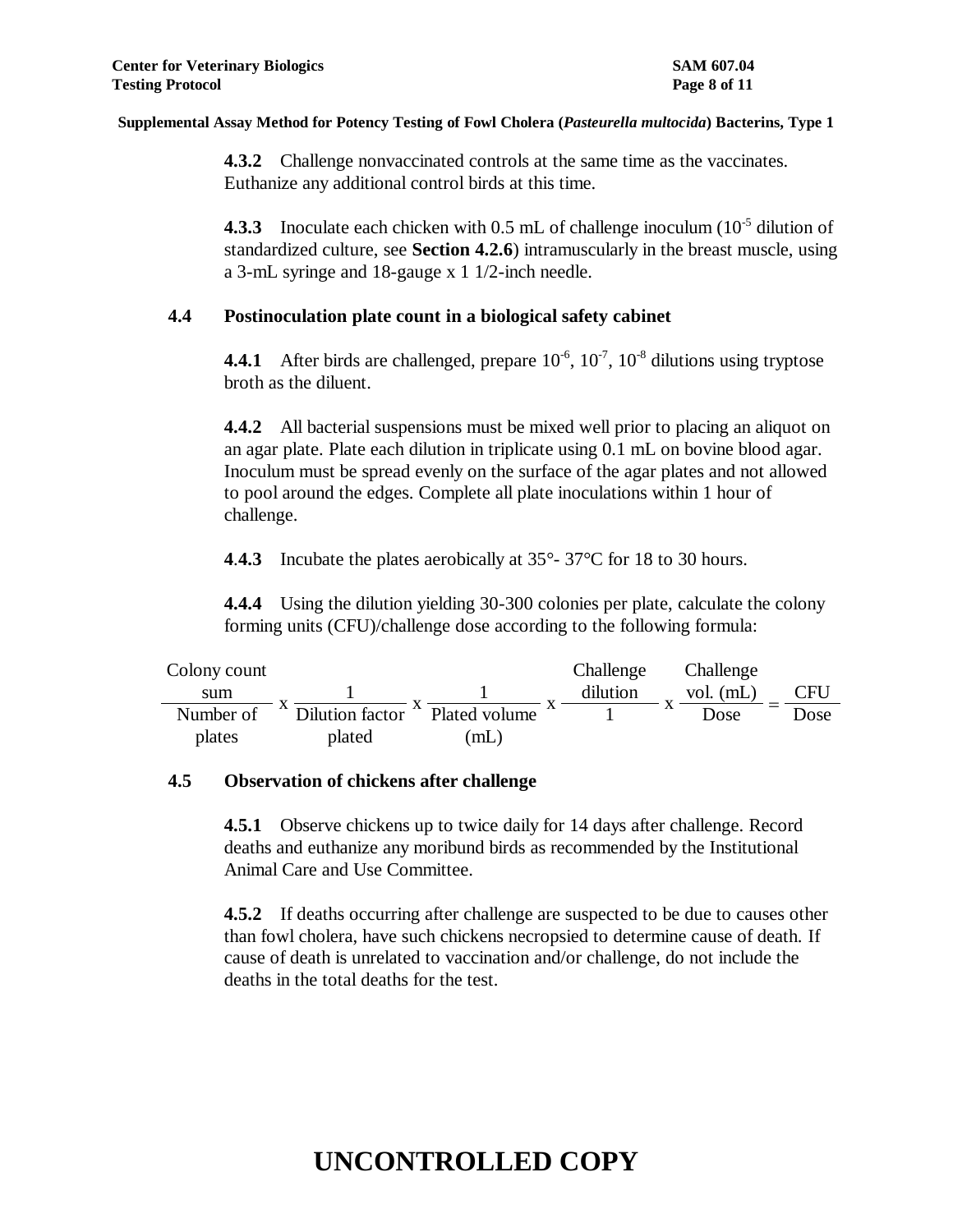### **5. Interpretation of Test Results**

Interpret the test as prescribed in 9 CFR 113.117.

**5.1** For a valid test, at least 8 of 10 control chickens must die during the 14-day postchallenge period, and the plate count of the challenge inoculum must be at least 250 cfu/dose.

| Stage | Number of  | Cumulative | Cumulative number of dead vaccinates for |                       |  |
|-------|------------|------------|------------------------------------------|-----------------------|--|
|       | vaccinates | number of  | Satisfactory serial                      | Unsatisfactory serial |  |
|       |            | vaccinates |                                          |                       |  |
|       | 20         | 20         | 6 or less                                | 9 or more             |  |
|       | 20         | 40         | 15 or less                               | 16 or more            |  |

**5.2** The second stage may be conducted when 7 or 8 vaccinates die in the first stage of a valid test. The serial is Unsatisfactory if the test is not repeated. The second-stage test is performed in a manner identical to the first-stage test and evaluated according to the Table in **Section 5.1**.

**5.3** If fewer than 8 of 10 control chickens die during the postchallenge period, or if the challenge dose was less than 250 CFU, the test is considered invalid due to insufficient challenge and is reported as Inconclusive. The test may be repeated without prejudice, and the repeat test is considered to be a first-stage test.

## **6. Report of Test Results**

Report results of the test(s) as described by standard operating procedures.

### **7. References**

Title 9, *Code of Federal Regulations*, part 113.117, U.S. Government Printing Office, Washington, DC.

### **8. Summary of Revisions**

## **Version .04**

The Section Leader and Director information has been updated.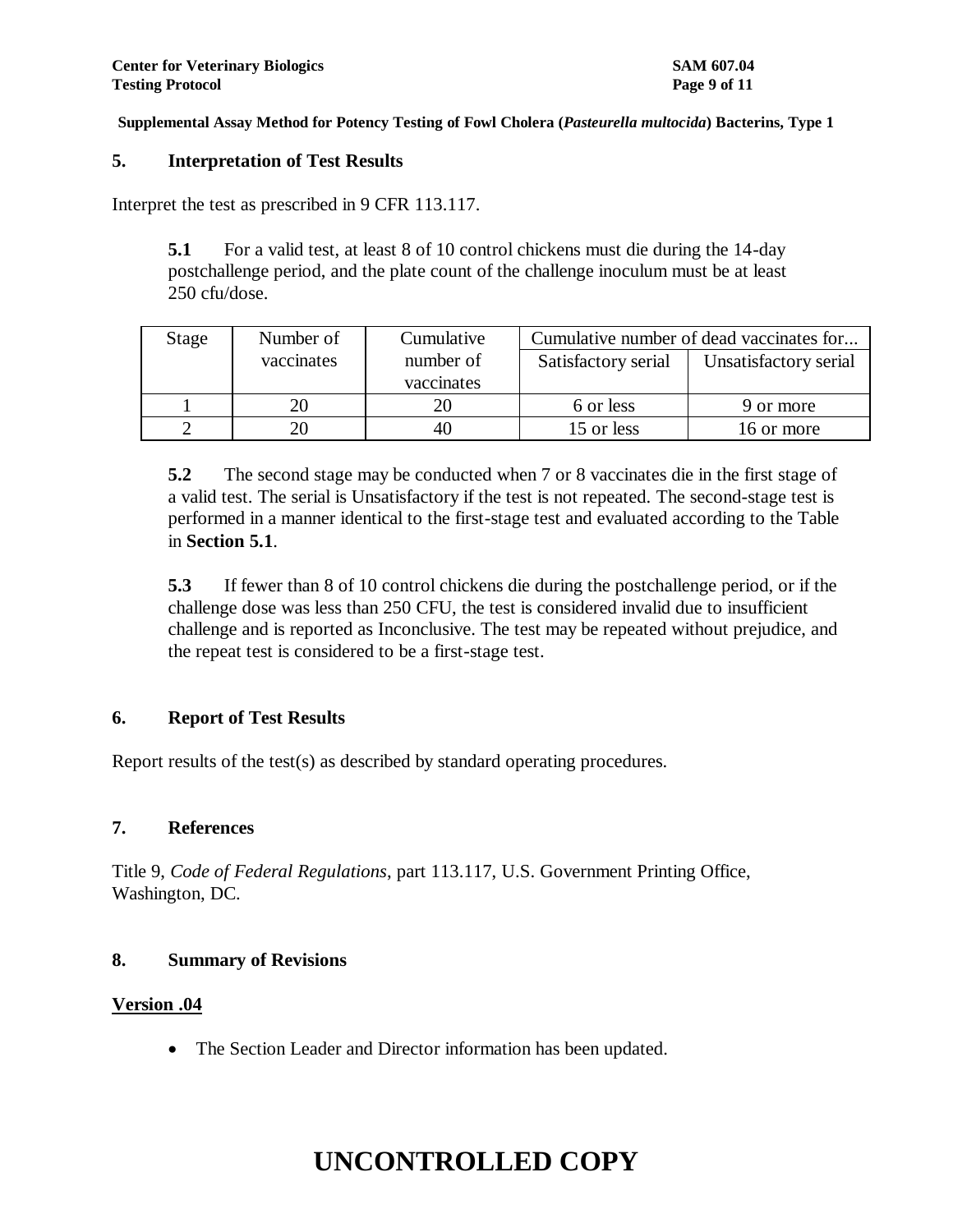### **Version .03**

- The Contact information has been updated.
- **2.1.3:** This section has been updated to reflect current practices.
- **2.2.12/4.2.5:** Sterile cotton swabs have been added.
- **4.1.3/4.1.5:** Bird group numbers have been updated to reflect 9 CFR 113.117.
- **4.2.2:** Volume has been added for clarification.
- **4.3.1/4.3.2:** Instructions on euthanizing extra birds have been added.
- **4.5.1:** This section has been updated to reflect current practices.

## **Version .02**

This document was revised to clarify practices currently in use at the Center for Veterinary Biologics and to provide additional detail. While no significant changes were made that impact the outcome of the test, the following changes were made to the document:

- 2.1.1 Parameters for the spectrophotometer have been updated.
- **2.1.2/2.1.3** Information pertaining to the inoculating loop has been updated.
- **2.1.8** A biological safety cabinet has been added to the equipment needed to conduct this test.
- **2.2.4** The size of needles used to conduct the test has been modified.
- **2.2.12** The size of leg band used has been indicated.
- **3.4.2** The autoclave operation parameters have been changed.
- **4.1.1** Section VI of the Outline of Production has been added as additional source of information regarding the product to be used to vaccinate the animals.
- **4.2.5** The %T range for the currently used spectrophotometer has been updated.
- **4.3.1** This Section has been altered to repeat the 9 CFR parameters for the test.
- Plate count dilution details have been added.